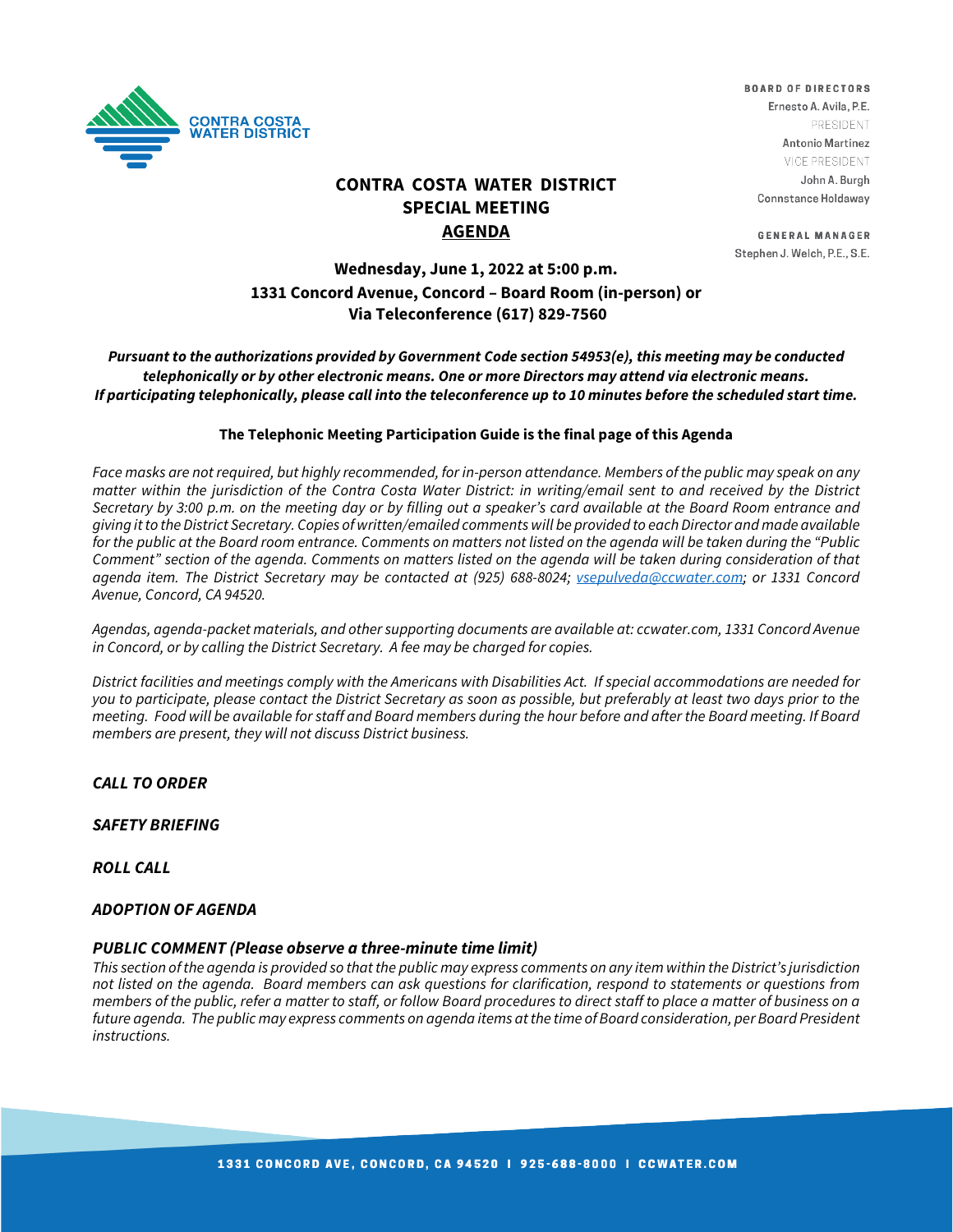Board Agenda June 1, 2022 Page 2

## *DIVISION 1 VACANCY*

- 1. Fill Division 1 Vacancy on the Board of Directors
	- a. Interview candidates for the Division 1 vacancy on the Board of Directors
	- b. Discuss and consider appointing a new Director to the Division 1 vacancy; or
	- c. Continue the discussion and appointment to fill the Division 1 vacancy to the June 1, 2022 Regular Meeting

## *ADJOURNMENT*

The next regular meeting of the Board of Directors will be held following this meeting on Wednesday, June 1, 2022, at 6:30 p.m. in the Board Room located at 1331 Concord Avenue, Concord, and via teleconference.